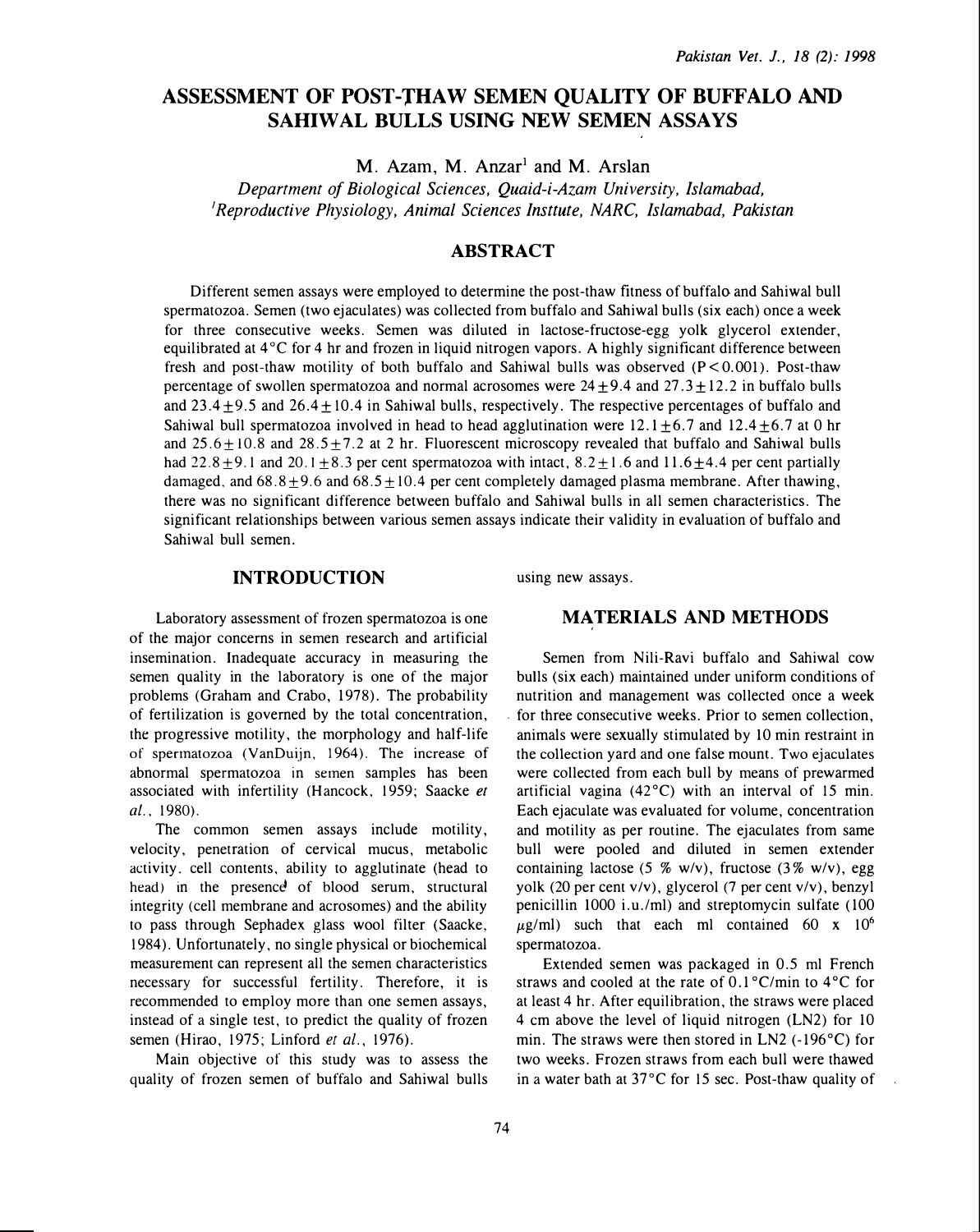frozen semen was assessed using the following assays:

### Motility (%)

A drop of semen was placed on a prewarmed glass slide (37°C) and covered with a coverslip. The sample was viewed using a phase contrast microscope. Motility of spermatozoa was obtained by observing four to six fields per slide.

# Acrosome Morphology

A few drops of semen sample were added to 0.5 ml of a buffered saline solution (Na citrate dihydrate, 0.3675 gm; fructose, 0.6755 gm; distilled water, 50 ml) containing 1 % (v/v) formalin (Hancock, 1959). One drop of sample was taken on a clean slide and covered with a coverslip. The suspended fluid was allowed to settle for 1-2 min. to avoid the sperm movement. At least 200 spermatozoa were examined for normal acrosomes, using phase contrast microscopy. The percentage of spermatozoa with coiled tails were also recorded as a control in hypo-osmotic swelling assay.

# Hypo-osmotic Swelling (HOS) Assay

An aliquot (100  $\mu$ l) from each frozen semen sample was diluted in 100  $\mu$ l of hypo-osmotic (OP = 150 mOsm/kg) sodium citrate solution. The mixture was incubated at 37°C for at least 30 min. A drop from the mixture was placed on prewarmed glass slide  $(37^{\circ}C)$ and coverslipped. At least 200 spermatozoa were examined for percentage of swollen spermatozoa characterized by the typical coiled tail. The percentage of swollen spermatozoa was calculated after substracting the spermatozoa with coiled tails in control sample from the treated sample.

### Head to Head Agglutination (HHA)

Immediately after thawing, cow or buffalo serum (20%, v/v) was added to semen of the respective species. Each sample was evaluated immediately after serum addition (0 hr) and after 2 hr incubation at 37°C. For HHA. a drop from mixture was placed on the prewarmed glass slide and covered with a coverslip. The percentage of spermatozoa engaged in head to head agglutination was recorded under oil immersion using a phase contrast microscope (Senger and Saacke, 1976).

## Plasma Membrane Integrity

This assay was performed following procedures of Garner et al. (1986) and Harrison and Vickers (1990) with slight modifications. A stock solution of 6 carboxy-fluorescein-diacetate (CFDA; Calbiochem Boehring Corp., La Jolla. CA) was prepared by

dissolving 4 mg/ml of dimethyl sulfoxide (DMSO). Propidium iodide (PI; Sigma Chemical Co., St. Louis. MO) was dissolved (0.27 mg/ml) in potassium phosphate buffer  $(Na_2HPO_4, 1.615$  gm and  $K_2HPO_4$ , 5.75 gm in 100 ml of water; pH 7.0). Both stock solutions were kept in dark and stored at  $-18^{\circ}$ C. Another stock solution was prepared by dissolving 2.5 mg formaldehyde per ml in iso-osmotic sodium citrate  $(3.4 \text{ gm}/100 \text{ ml of water})$  and stored at  $4^{\circ}$ C. The ratio of commercial formaldehyde (37%) and sodium citrate was 1:148.

Semen was carefully collected in a glass vial containing 1 ml iso-osmotic  $OP = 300$  mOsm/kg) sodium citrate solution and  $50\mu l$  stock solution of formaldehyde, and centrifuged at 1000 rpm to remove seminal plasma and extender from thawed semen. The supernatant was discarded and the pellet was resuspended in 1 ml iso-osmotic sodium citrate solution. The staining solution was prepared in a glass tube by adding stock solutions of formaldehyde, CFDA (20  $\mu$ l each) and PI (50  $\mu$ l) in 1 ml iso-osmotic sodium citrate. The mixture was kept in dark at 37°C for at least 10 mins. A 5  $\mu$ l aliquot of the stained suspension was placed on a clean slide and coverslipped. Random fields were observed under 100 magnification with epitluorescence illumination using the standard fluorescein isothiocyanate (FITC) filter set. For quantitative assessment of plasma membrane integrity. at least 200 spermatozoa were counted from each stained sample. The spermatozoa were classified as: intact (spermatozoa that fluoresced green throughout their length and excluded PI), partially damaged (similar to intact except that post-acrosomal region fluoresced red due to damaged plasma membrane allowing PI infiltration) or completely damaged (the whole head of spermatozoa was red due to infiltration of PI).

#### Statistical Analysis

This study was repeated six times on semen samples of buffalo and Sahiwal bulls to investigate the effect of bull and species. The data were subjected to analysis of variance using randomized complete block desigh (RCBD). Paired t-test was used to study the difference between fresh and post-thaw motility in both species and un-paired t-test was used to analyze the percent decline in motility after thawing.

The correlation coefficients were computed between various semen characteristics like fresh motility, postthaw motility, acrosome morphology, hypo-osmotic swelling, head to head agglutination and intact plasma membrane in buffalo and Sahiwal bulls. All statistical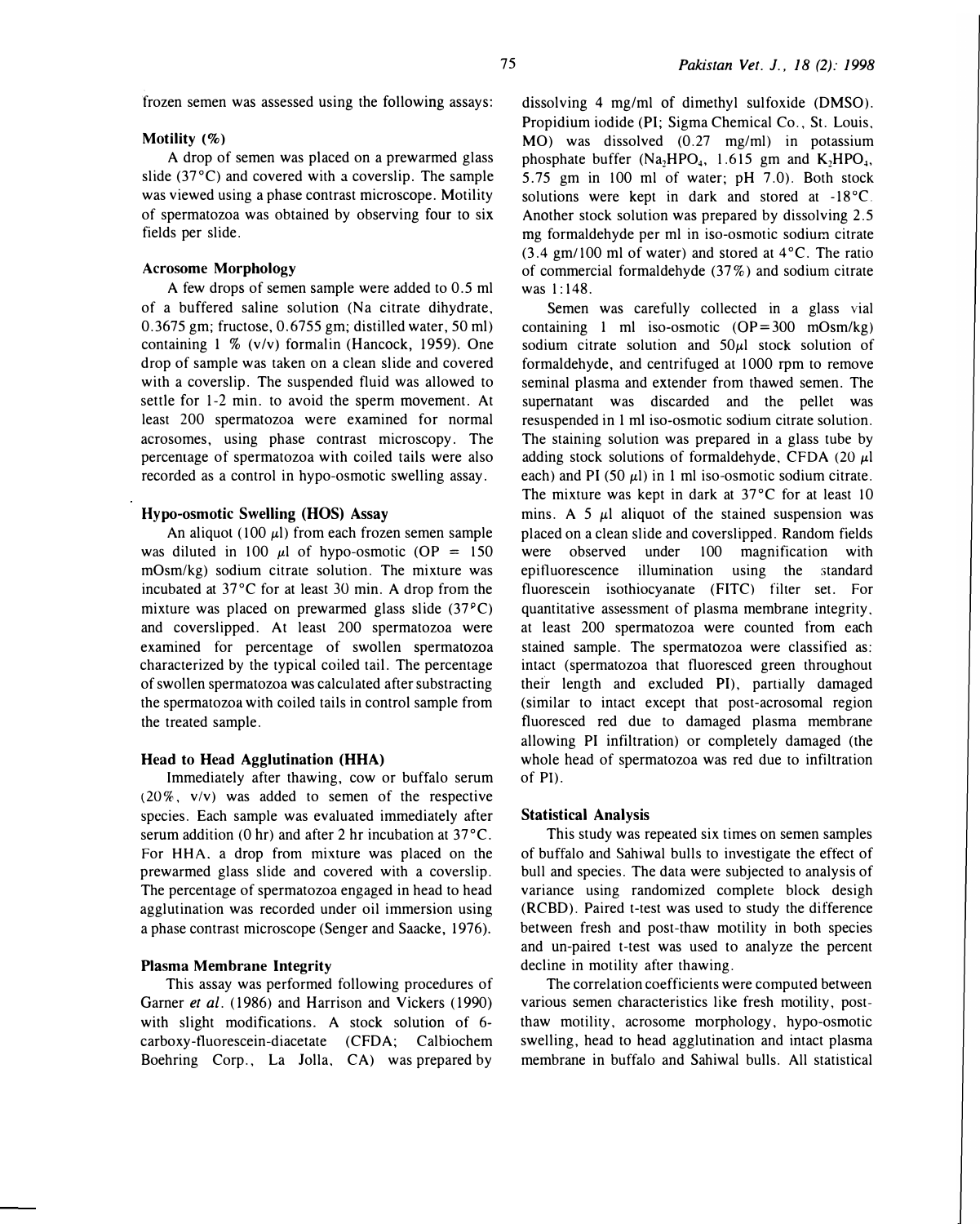procedures were conducted following Steel and Torrie ( 1980).

# RESULTS

#### Sperm Motility

Sperm motility in fresh ejaculates of buffalo and Sahiwal bulls averaged  $68.6 + 7.8$  and  $65.5 + 5.6$  per cent, respectively (Table I). The relationship between fresh motility and other semen assays was non significant (Table 2).

Post-thaw motility was  $24.4 + 10.5$  per cent in buffalo and  $23.9 \pm 8.8$  per cent in Sahiwal bulls (Table 1). Paired t-test revealed a significant decline  $(P<0.001)$  in sperm motility during freezing and thawing processes in both species. In buffalo bulls, post-thaw motility was significantly correlated  $(P < 0.05)$  with normal acrosomes, swollen spermatozoa, agglutinated spermtozoa (0 and 2 hr incubation) and spermatozoa with intact plasma membrane (Table 2). In Sahiwal bulls, post-thaw motility was significantly correlated  $(P < 0.05)$  with the percentages of normal acrosomes. swollen spermatozoa, agglutinated spermatozoa (2 hr incubation) and spermtozoa with intact plasma membrane (Table 2).

#### Acrosome Morphology

The normal acrosomes averaged  $27.3 + 12.2$  per cent in buffalo bulls (Fig. 1) and  $26.4 + 10.4$  per cent in Sahiwal bulls (Table 1). In buffalo bulls, the percentage of normal acrosomes was significantly correlated with all semen assays  $(P < 0.05$ ; Table 2) except fresh motility. In Sahiwal bulls. the acrosome morphology was significantly correlated with percentages of swollen spermatozoa. agglutinated spermatozoa (2 hr incubation) and spermatozoa with intact plasma membrane (P<0.05; Table 2).

#### Hypo-osmotic Swelling Assay

The swollen spermatozoa in hypo-osmotic swelling solution averaged 24.0 $\pm$ 9.4 per cnet in buffalo (Fig. 2) and  $23.4 \pm 9.5$  per cent in Sahiwal bulls (Table 1). In buffalo bulls, the relationships of swollen spermatozoa were significant with post-thaw motility and acrosome morphology  $(P < 0.05)$  and non significant with other semen assays (Table 2). In Sahiwal bulls, the percentage of swollen spermatozoa was significantly correlated with post-thaw motility, acrosome morphology, agglutinated spermatozoa (2 hr incubation) and spermatozoa with intact plasma membrane  $(P < 0.05$ ; Table 2).



Fig. 1: Normal (n), swollen (s) and lifted (l) acrosomes of buffalo spermatozoa  $(x1000)$ .



Fig. 2: Swollen spermatozoa (s) of buffalo bull characterized by coiling of tail  $(c)$   $(x1000)$ .

### Head to Head Agglutination (HHA)

The agglutinated spermatozoa after treatment with buffalo/cow serum in buffalo and Sahiwal bulls were  $12.1 \pm 6.7$  and  $12.4 \pm 6.7$  per cent at 0 hr and  $25.6 \pm 10.8$  and  $28.5 \pm 7.2$  per cent at 2 hr incubation, respectively (Table 1). The difference in agglutinated spermatozoa due to species was non significant. In both species, the spermatozoa mostly agglutinated in doublets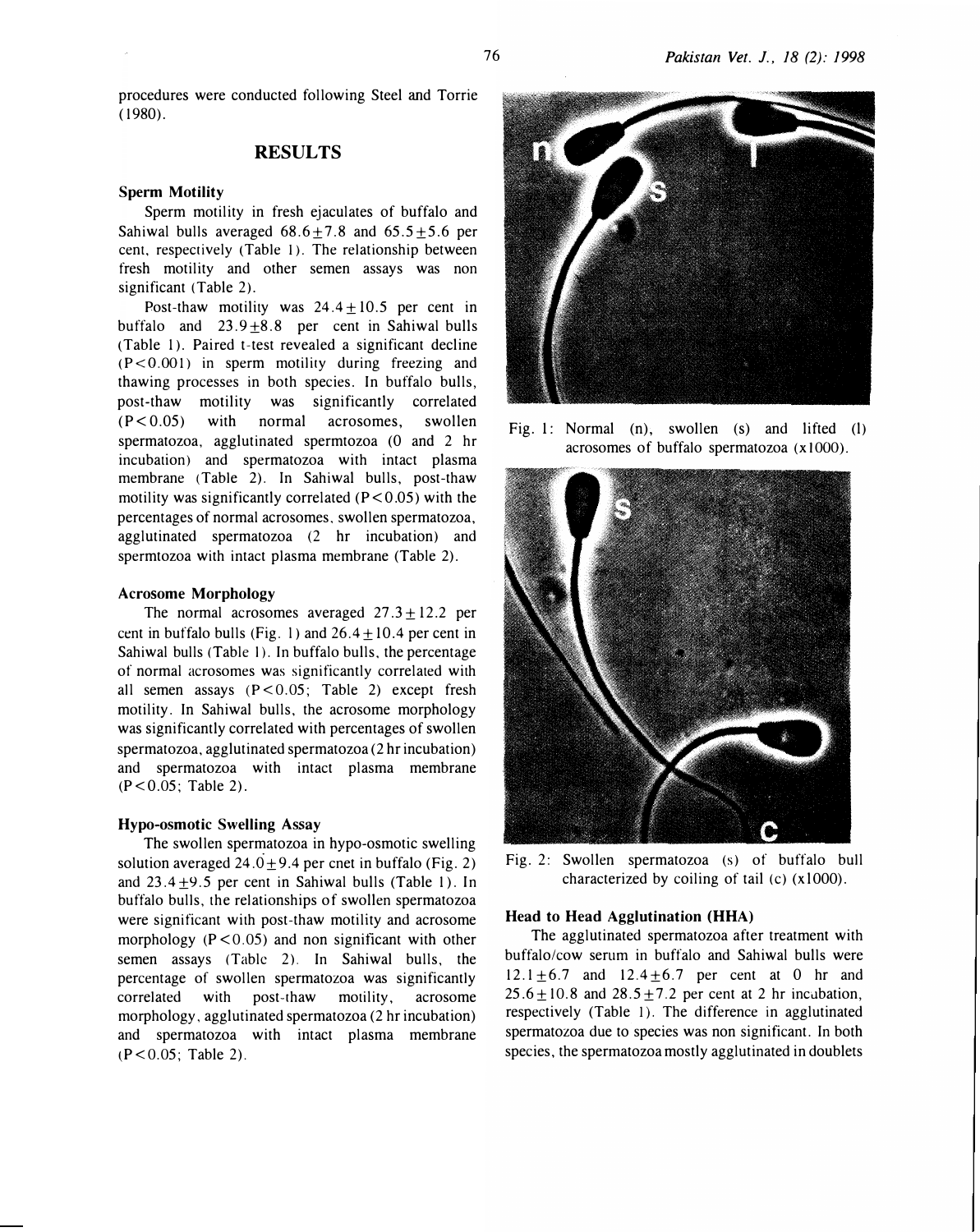and triplets. In buffalo bulls, HHA of spermatozoa at 0 hr and 2 hr incubation was significantly correlated with post-thaw motility and acrosome morphology ( $P < 0.05$ ; Table 2). In Sahiwal bulls, the HHA of spermatozoa (0 hr incubation) was significantly correlated with the percentage of spermatozoa with intact plasma membrane (P<0.05). The HHA of spermatozoa after 2 hr incubation was significantly correlated with post-thaw motility, acrosome morphology, swollen spermatozoa and spermatozoa with intact plasma membrane (P<0.05; Tahle 2).



Fig. 3: Intact (i), partially damaged (pd) and completely damaged (cd) plasma membrane of buffalo spermatozoa (x400).

## Plasma Membrane Integrity

Fluorescent staining revealed  $22.8 \pm 9.1$  per cent intact,  $8.2 + 1.6$  per cent partially damaged and  $68.8 \pm 9.6$  per cent completely damaged plasma membrane in buffalo bull spermatozoa (Fig. 3) and 20.1  $\pm$ 8.3 per cent intact, 11.6  $\pm$ 4.4 per cent partially damaged and  $68.5 + 10.4$  per cent completely damaged plasma membrane of Sahiwal bull spermatozoa. In buffalo bulls, the intact plasma membrane of spermatozoa was significantly correlated with post-thaw motility and normal acrosomes  $(P < 0.05$ ; Table 2). In Sahiwal bulls, the intact plasma membrane of spermatozoa was significantly correlated with post-thaw motility, normal acrosomes, swollen spermtozoa and agglutinated spermatozoa (0 hr and 2 hr incubation) $(P < 0.05$ ; Table 2).

In all semen assays, the differences due to species were non significant.

# DISCUSSION

The aim of this study was to assess the frozen semen quality of buffalo and Sahiwal bulls using new assays. It is recommended that quality of post-thaw semen samples should be determined using multiple assays for their future usefulness and selection of a breeding bull.

Motility facilitates sperm transport through cervix (Wood, 1966) and sperm head penetration into ovum (Bedford, 1970). Several reports suggest a strong correlation between sperm motility and fertility (Linford et al., 1976; Saacke et al., 1980). In this study, sperm motility before freezing in both species ranged from 60 to 85 per cent and the decline in motility during freezing and thawing processes ranged from 36 to 90 per cent. The decline in motility is mainly due to freezing and thawing shocks that should be minimized to ensure the use of high quality frozen semen in the field. During feezing, the enzymes responsible for sperm motility leak from intracellular compartment into seminal plasma. This leakage is mainly due to weak plasma membrane of spermatozoa which is sensitive to dehydration and ice-crystal formation during freezing. This weakness of plasma membrane was confirmed when spermatozoa were stained with fluorescent markers used for membrane integrity.

The acrosome morphology is important in penetration and fertilization of the ovum (Bedford, 1970). A strong relationship between percentage of normal acrosomes and fertility has been documented (Saacke and White, 1972; Berndtson et al., 1981). Saacke ( 1984) reported that acrosomal aberrations were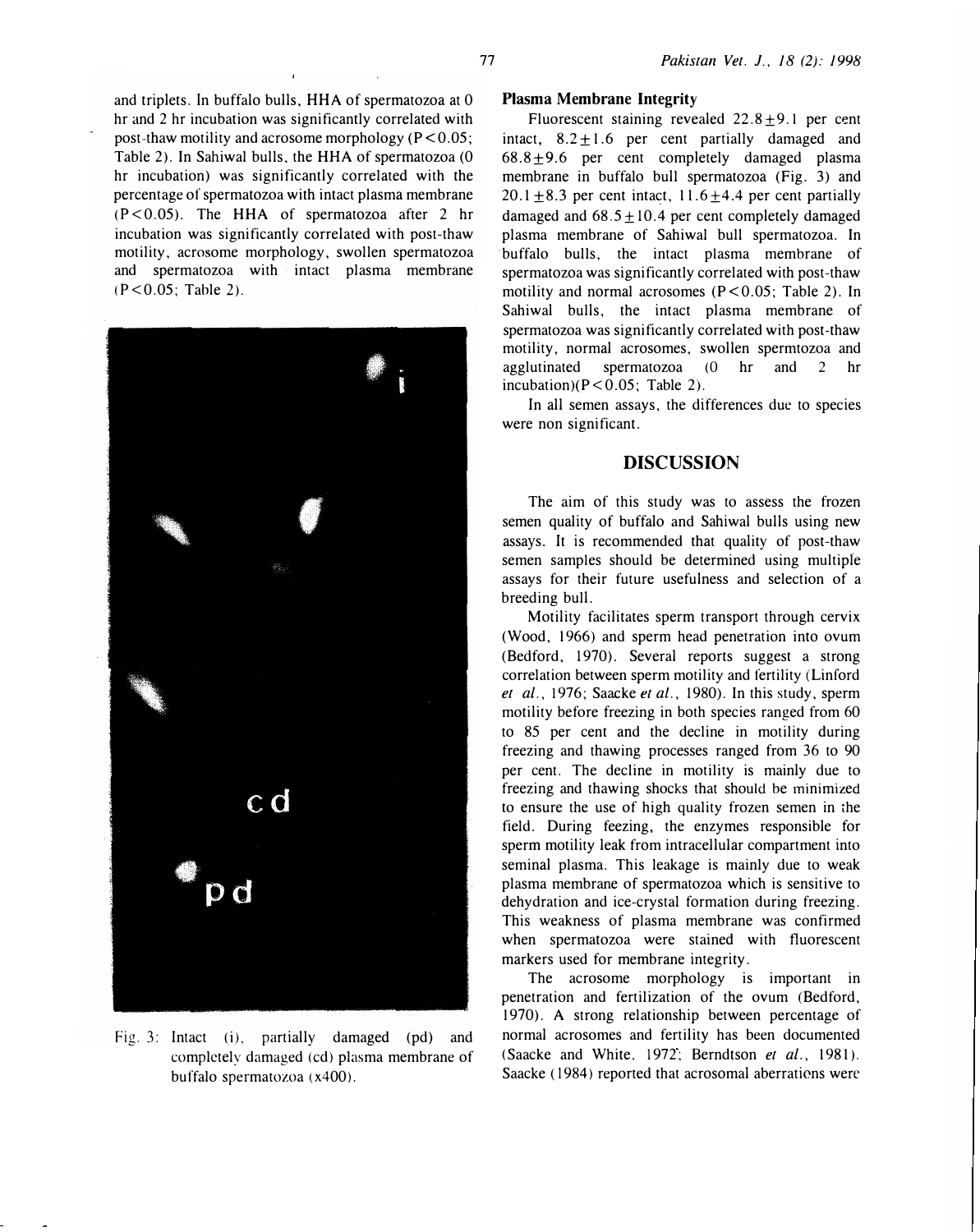| Semen characteristics $(\%)$    | Buffalo bulls   | Sahiwal bulls   |  |
|---------------------------------|-----------------|-----------------|--|
| Fresh motility                  | $68.6 \pm 7.8$  | $65.5 \pm 5.6$  |  |
| Post thaw motility              | $24.4 \pm 10.5$ | $23.9 \pm 8.8$  |  |
| Normal acrosomes                | $27.3 \pm 12.2$ | $26.4 \pm 10.4$ |  |
| Swollen spermatozoa             | $24.0 \pm 9.4$  | $23.4 \pm 9.5$  |  |
| Head to head agglutination 0 hr | $12.1 + 6.7$    | $12.4 \pm 6.7$  |  |
| 2 <sub>hr</sub>                 | $25.6 \pm 10.8$ | $28.5 \pm 7.2$  |  |
| Intact membrane                 | $22.8 + 9.1$    | $20.1 \pm 8.3$  |  |
| Partially damaged membrane      | $8.2 \pm 1.6$   | $11.6 \pm 4.4$  |  |
| Completely damaged membrane     | $68.8 \pm 9.6$  | $68.5 + 10.4$   |  |

Table 1: Post-thaw semen characteristics (Mean  $+SD$ ) of buffalo and Sahiwal bulls.

In all semen characteristics, the difference due to species was non significant.

|   |          | $\overline{c}$ | 3        | 4        | 5        | 6        |
|---|----------|----------------|----------|----------|----------|----------|
| 2 | 0.204    |                |          |          |          |          |
|   | $-0.281$ |                |          |          |          |          |
| 3 | 0.087    | $0.978*$       |          |          |          |          |
|   | $-0.346$ | $0.914*$       |          |          |          |          |
| 4 | 0.248    | $0.895*$       | $0.889*$ |          |          |          |
|   | $-0.329$ | $0.893*$       | $0.894*$ |          |          |          |
| 5 | 0.139    | $0.848*$       | $0.794*$ | $0.851*$ |          |          |
|   | $-0.076$ | 0.434          | 0.283    | 0.27     |          |          |
| 6 | 0.293    | $0.928*$       | $0.921*$ | $0.884*$ | $0.740*$ |          |
|   | $-0.199$ | $0.733*$       | $0.821*$ | $0.684*$ | $0.405*$ |          |
| 7 | 0.149    | $0.989*$       | $0.882*$ | 0.750    | 0.728    | $0.903*$ |
|   | $-0.315$ | $0.864*$       | $0.718*$ | $0.680*$ | $0.566*$ | $0.623*$ |

Table 2: Relationships between various post-thaw semen characteristics of buffalo and sahiwal bulls.

\*P<0.05. Values in bold and italic face belong to Sahiwal bulls

I. Fresh motility; 2. Post-thaw motility; 3. Normal acrosomes; 4. Swollen spermatozoa;

5. Agglutinated spermatozoa, 0 hr; 6. Agglutinated spermatozoa, 2 hr; 7. Spermatozoa with intact plasma membrane

associated with decreased fertility or sterility in bulls. In this study, the acrosomal cap was found to be absent in most of spermatozoa. During freezing of spermatozoa, pronounced changes occur in the acrosomal region characterized by swelling and corrugation of the anterior part of the acrosome (Pursel et al., 1972).

The intactness of outer plasma membrane is essential for the maintenance of sperm motility, acrosome reaction and possibly other events related to fertilization. The percentages of swollen spermatozoa in buffalo and Sahiwal bulls were lower than the findings of Bredderman and Foote (1969) and Anzar et al. ( 1997) who reported more than 40 per cent swollen spermatozoa in frozen thawed bull semen. In hypoosmotic swelling assay, water enters the spermatozoa due to solute gradients and establishes an equilibrium between the fluid compartment of spermatozoa and the external surroundings. The total sperm volume increases as the plasma membrane bulges causing coiling of tail of spermatozoa. Capacitation, acrosome reaction and fusion with oocyte involves many changes in the plasma membrane of sperm head region. Jeyendran et al. (1984) reported a good correlation between these events and the swelling ability and spermatozoa in a hypo-osmotic solution. A significant relationship has been reported between percentage of swelling ability and fertility (Deibel et al., 1978).

In HHA test, the addition of homologous cow /buffalo serum in frozen-thawed semen resulted in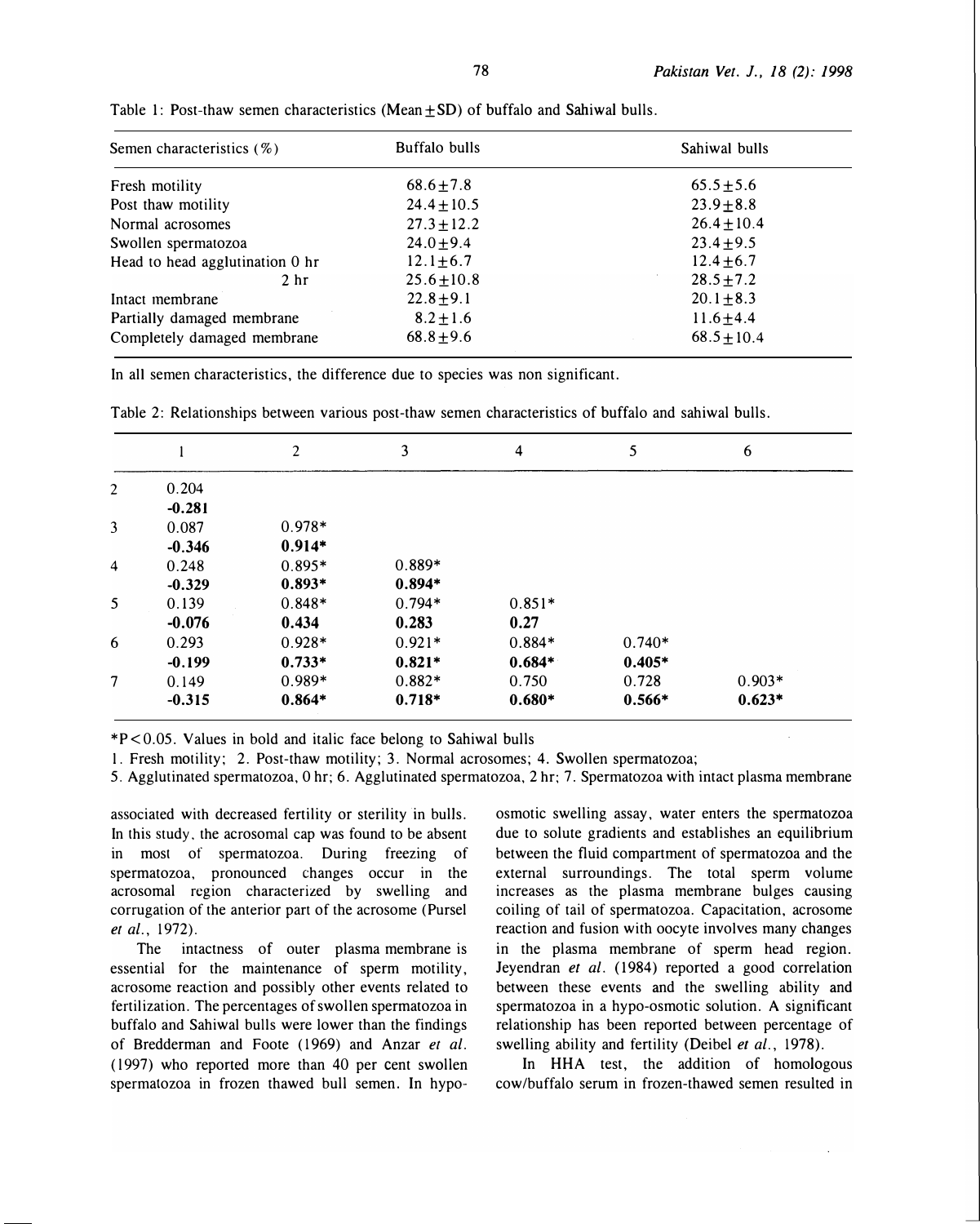head to head agglutination of spermatozoa. Gupta et al. ( 1985) reported a head to head and tail to tail agglutination of buffalo spermatozoa on storage at  $37^{\circ}$ C for a few hours without any addition of serum. The percentage of agglutinated spermatozoa increased with the passage of time. In the present study, most of the spermatozoa were motile and spermatozoa involved in head to head agglutination were less in number characterized by slow motility with vibrating tail. In contrast to the findings of Brown and Senger ( 1980), the increase in sperm motility after the addition of serum was not observed. The percentage of agglutinated spermatozoa increased, with complete lack of motility, after 2 hr incubation at 37°C. In preliminary studies, it was observed that the addition of heterologous serum caused less sperm agglutination compared with homologous serum. Therefore, the incubation of semen with homologous serum at 37°C for 2 hr is recommended for this assay.

In this study, CFDA and PI were used as fluorescent probes to assess the plasma membrane integrity of buffalo and Sahiwal bull spermatozoa. CFDA can penetrate into the spermatozoa and is deesterified inside the cell by non-specific esterases. The resultant free carboxyfluoresceine cannot cross the membrane and builds up in the cytoplasm of intact cells causing them to fluoresce green throughout their length (Fig. 3). PI. which binds to and stains DNA red, cannot penetrate the intact plasma membrane. However, it can easily enter through damaged plasma membrane and stains the nucleus red (Fig. 3). In partially damaged spermatozoa, there was accumulation of CFDA on the acrosomal region as well as within the mid-piece (mitochondria) indicating their intactness, but the post-• acrosomal region of the sperm head was damaged and fluoresced red due to PI penetration (Fig. 3). Phase contrast microscopy does not indicate the membrane integrity of the post-acrosomal region of spermatozoa. In post-thaw semen samples, majority of the spermatozoa had completely damaged plasma membrane. After freezing and thawing, the percentage of spermatozoa with intact plasma membrane was lower in buffalo and Sahiwal bull than in Friesian bull (Anzar, et  $al.$ , 1997), and ram and boar semen (Harrison and Vickers, 1990). In preliminary trials, the background of microscopic field was green which made the evaluation difficult. It indicated the extensive release of esterases from sperm cytoplasm into extracellular medium during freezing and thawing. Therefore, the seminal plasma and extender parts of semen were removed by centrifugation to get rid of non specific esterases.

The present data provided a baseline information on

the post-thaw semen quality of the two species using multidimensional assays to increase the objectivity of the semen quality assessment. Post-thaw semen quality was poor in all assays regardless the quality of fresh semen. It may be due to the species or breed differences, management practices, semen handling procedures, extenders, freezing techniques etc. and requires more extensive research for better preservation of buffalo and Sahiwal germ plasm. The present information can be successfully used for grading of semen collected from individual bulls. Attempts should be made to develop the most suitable buffering system and efficient freezing technique for the maximum harvesting of viable spermatozoa after cryopreservation.

# **REFERENCES**

- Anzar, M., N. Iqbal and E.F. Graham, 1997. Postthaw plasma membrane integrity of bull spermatozoa separated with a Sephadex ionexchange column, Theriogenology, 47: 845-856.
- Bedford, J.M., 1970. Sperm capacitation and fertilization in mammals. Biol. Reprod., Suppl. 2: 128-158.
- Berndtson, W.E., T.T. Olar and B.W. Pickett, 1981. Correlations between post-thaw motility and acrosomal integrity of bovine sperm. 1. Dairy Sci., 64: 346-349.
- Bredderman, P.J. and R.H. Foote, 1969. Volume of stressed bull spermatozoa and protoplasmic droplets and the relationship of cell size to motility and fertility. J. Anim. Sci., 28: 496-501.
- Brown, D.V. and P.L. Senger, 1980. Influence of homologous blood serum on motility and head to head agglutination in non motile ejaculated bovine spermatozoa. Biol. Reprod., 23: 271 -275.
- Deibel, F.C., E.F. Graham and B.K. Evenson, 1978. Technique and application of electronic counting and sizing of spermatozoa. Proc. 7th NAAB Tech. Conf. Artif. Insem. Reprod., pp: 45-52.
- Garner, D.L. D. Pinkel, L.A. Johnson and M.M. Pace, 1 986. Assessment of spermatozoal function using dual fluorescent staining and flow cytometric analysis. Biol. Reprod., 34: 127-138.
- Graham, E.F. and B. G. Crabo, 1978. Some methods of freezing and evaluating human spermatozoa. In: The Integrity of frozen spermatozoa. Natl. Acad. Sci., Washington, D.C., pp: 274-304.
- Gupta, B.C., K.S. Sindhu, R. Sundhey and S.S. Guraya, 1985. Studies on the incidence of sperm agglutination in buffalo semen. Buffalo Bull., 4: 32-36.